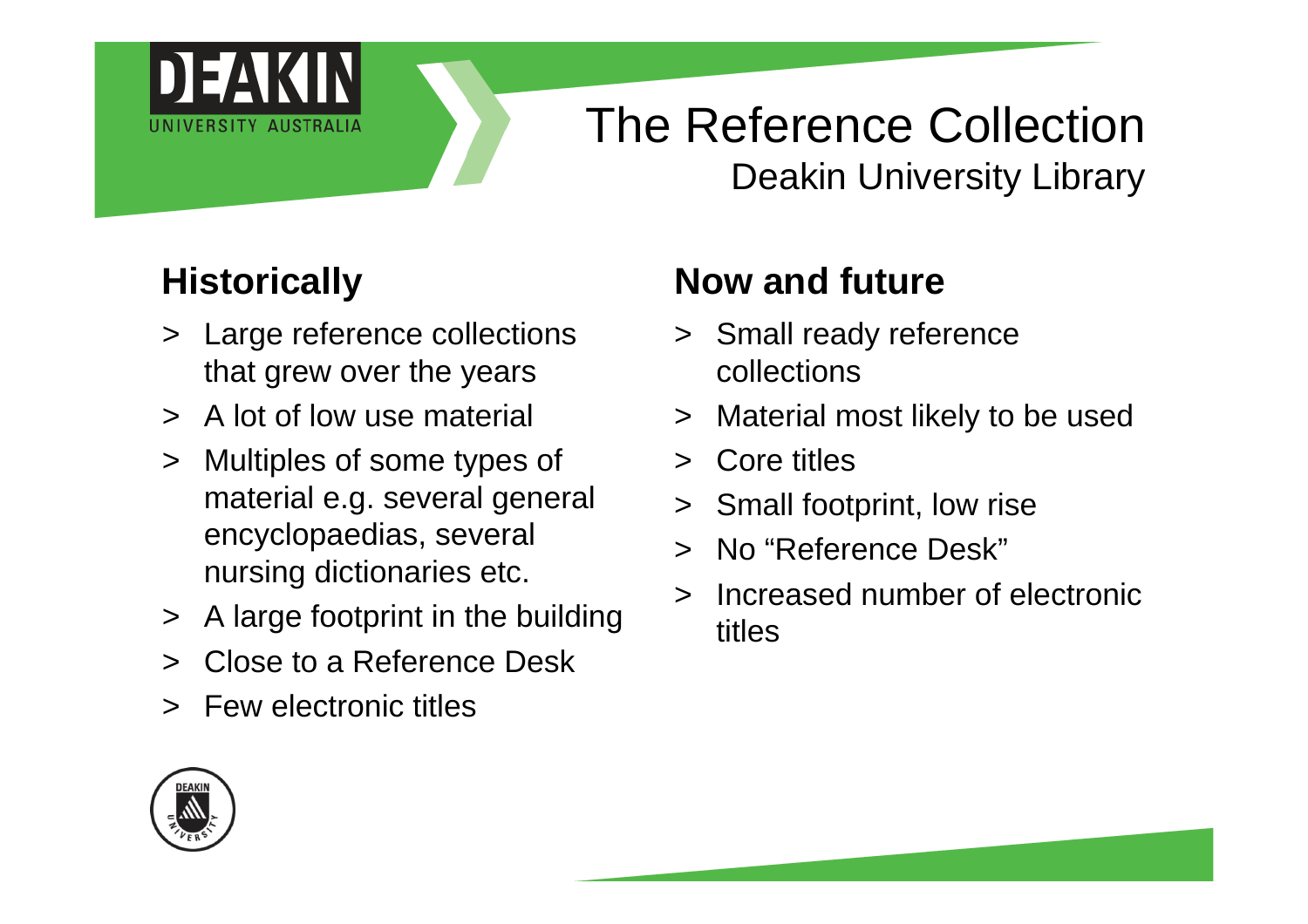

Collection Guidelines

Library home: students: staff: alumni: visitors

Deakin home > Library

| hours and locations.        |
|-----------------------------|
| login to My Library         |
| users with a disability     |
| online forms                |
| borrowing                   |
| find information on a topic |
| endnote                     |
| create your library PIN     |
| libraries australia         |
| contact the Library         |

#### **Collection Guidelines**

### Overview

- Introduction
- . Brief history of Deakin University Library collections
- . Disciplines taught at the University
- · Deakin University Strategic Plan
- . Research areas of the University
- Library information resources budget · Information resources news
- 

#### Collection policies and procedures

· Information Resources - Library - Operational Policy

#### Subject/discipline collections

- · Agriculture
- · Anthropology
- . Art and architecture
- · Biological sciences
- . Business and economics
- Chemistry
- Computer science
- · Education
- Engineering and technology
- Geography and earth sciences
- · History and biography
- Language, linguistics and literature





## Available to all from the Library web pages: http://www.deakin.edu.au/library/collection/index.php

- · Selection criteria for electronic information resources
- · Selection criteria for linking to websites
- Selection tools
- · Requesting monographs
- Recommended reading ordering formula
- Requesting Serials
- Trial databases
- · Duplication
- Formats
- Licenses and copyright
- Procurement and contracts

#### **Collection management**

- Preservation
- Binding
- · Deselection (weeding)
- 
- · Political sciences
- · Psychology
- · Sociology

#### Other collections



- 
- · Reference Collection · Australian Collection
- Curriculum Resources Collection
- Audio Visual Collection
- Campus Reserve Collection
- E-Readings Collection
- . Deakin University Examination Papers Collection
- · Deakin University Higher Degree Theses Collection

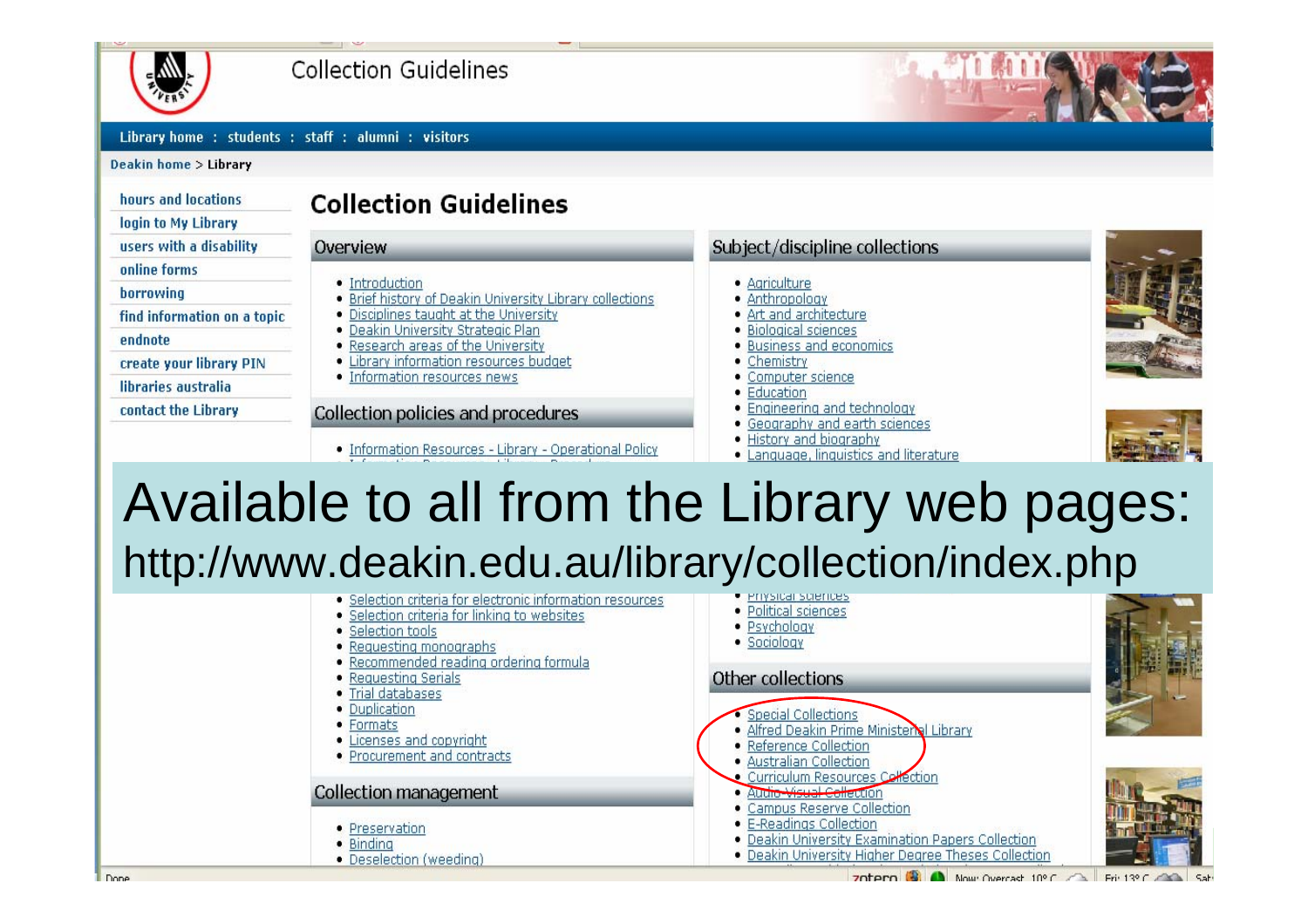

# Reference collection guidelines - samples

- > Dictionaries Key, high demand dictionaries such as English Language dictionaries are located in the reference collection and electronically. Relevant bilingual dictionaries and relevant subject dictionaries are located in the reference collection. Other dictionaries may be located in the lending collection.
- > Directories Selected key, high demand current directories of people, organisations or services, listed alphabetically or thematically, are provided in the reference collection or electronically.
- > Encyclopedias A current edition of a key, high demand general encyclopedia will be provided both in the reference collection and electronically. Specific high demand subject encyclopedias may be provided in print format in the reference collection or electronically as appropriate. Low demand subject encyclopedias may be located in the lending collection. Previous editions of print encyclopedia are normally not retained unless a specific reason exists.



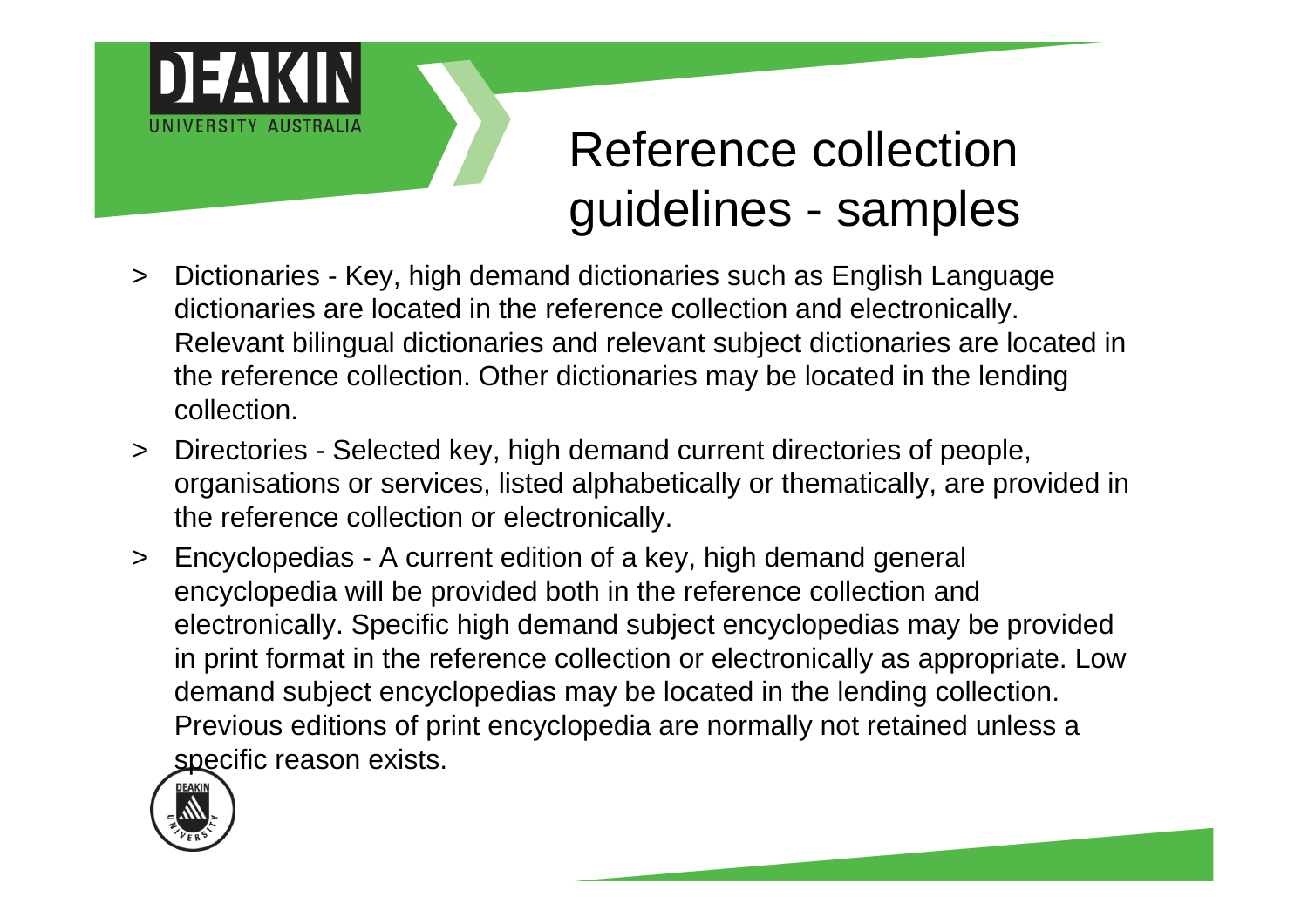

# Online Reference collection

- > Don't just add it to the catalogue!
- > Give it prominence in web pages, Library Guides
- > Deakin used to have a flat web page of reference resources
- > Now moved to highlighting these as a tabbed eReference 'subject guide'
- > eReference titles are also noted in subject guides as appropriate



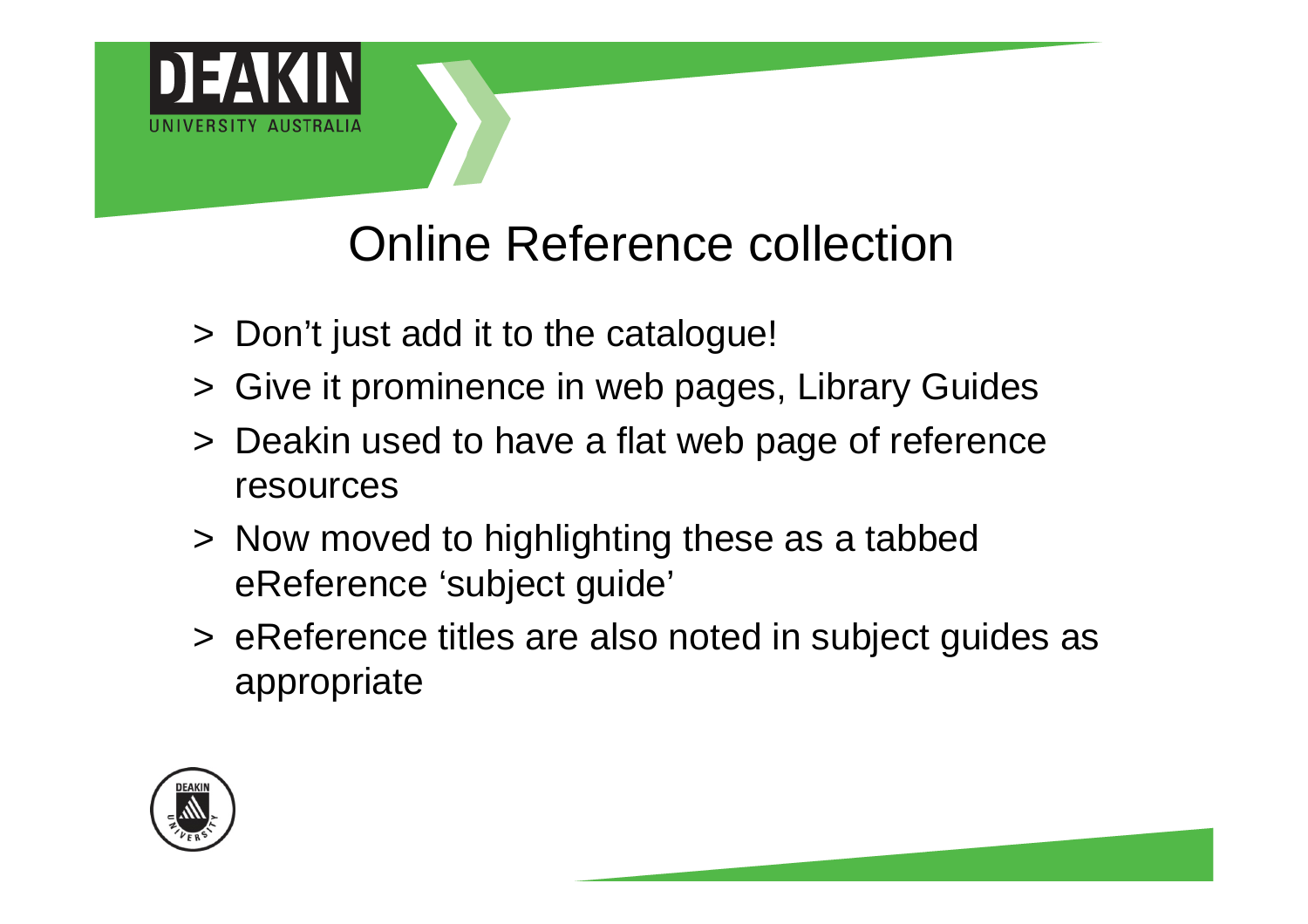| Deakin University<br>Library                                                                                                                                     |                                                                                                                                                                                                                                                                                                                                          |                                                                  |
|------------------------------------------------------------------------------------------------------------------------------------------------------------------|------------------------------------------------------------------------------------------------------------------------------------------------------------------------------------------------------------------------------------------------------------------------------------------------------------------------------------------|------------------------------------------------------------------|
|                                                                                                                                                                  | Library Home » Subject Guides Home » eReference (http://deakin.libguides.com/ereference)                                                                                                                                                                                                                                                 | » Admin<br><b>Sign In</b>                                        |
| eReference Last update: Jul 31, 2008<br>Key resources                                                                                                            |                                                                                                                                                                                                                                                                                                                                          |                                                                  |
| Words and meanings<br>Home                                                                                                                                       | People and Organisations<br><b>Universities and colleges</b><br><b>Facts and Figures</b>                                                                                                                                                                                                                                                 |                                                                  |
| <b>Facts and Figures</b><br>Comments (0)                                                                                                                         | Search:<br>Go<br>Guides                                                                                                                                                                                                                                                                                                                  | ■验考<br><b>C</b> SHARE                                            |
| $\blacksquare$ Maps                                                                                                                                              | Encyclopedias, Almanacs, Factbooks and Yearbooks                                                                                                                                                                                                                                                                                         | <b>Your Librarians</b>                                           |
| Google Maps provide directions,<br>interactive maps and satellite and<br>aerial imagery.<br><b>Google Maps</b><br>Google Maps - Australia<br>Melways - Australia | <b>Encyclopedias</b><br><b>Oxford Reference Online Premium</b><br>The Oxford web site describes Oxford Reference Online as: "The Core<br>Collection contains about 100 dictionary, language reference, and subject<br>reference works published by Oxford University Press. Licensing and<br>Resource Information.                       | Contact your Faculty/School<br>Liaison Librarian<br>Comments (0) |
| Comments (0)                                                                                                                                                     | Factbooks and yearbooks<br>- Europa World                                                                                                                                                                                                                                                                                                | <b>Print This Page</b><br><b>Print Entire Guide</b>              |
| Login details<br>Use your Deakin username and<br>password to access ejournals on<br>campus.                                                                      | The Europa World Year Book Online. A source of information on<br>world-wide affairs. First published in 1926, the year book is one of the<br>world's leading reference works, covering political and economic<br>information in over 250 countries and territories, from Afghanistan to<br>Zimbabwe. Licensing and Resource Information. |                                                                  |
| Use your name, Library borrower<br>number and PIN to access<br>ejournals from home or work.<br>Create your library PIN                                           | - Year book, Australia<br>Year book Australia provides a comprehensive statistical overview of                                                                                                                                                                                                                                           |                                                                  |